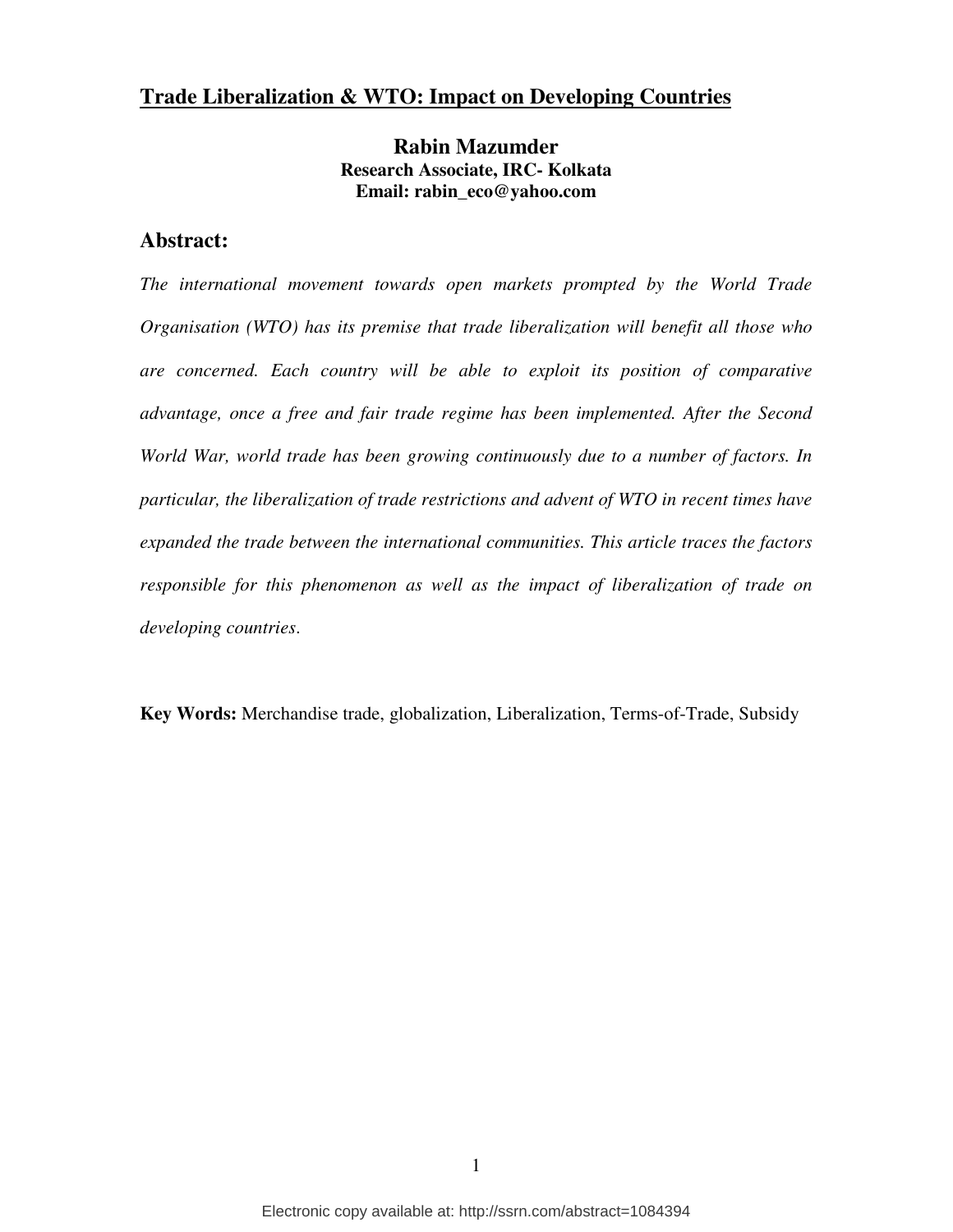#### **What is WTO?**

The World Trade Organisation (WTO) is an international organization dealing with the global rules of trade between nations. Almost all the nations have realized that days of unilateral or bilateral negotiations are over. It is an edge of multilateral trade and negotiations and the WTO exactly stands for the same. It started its operations on January1, 1995, but its trading system is half a century older. Since 1948, the General Agreement on Tariffs and Trade (GATT) had provided some general rules and regulations for the system. The largest GATT round, was the Uruguay Round which lasted from 1986 to 1994 and led to the WTO's creation. GATT had a short dimension which mainly dealt with trade in goods whereas the WTO has come up with a broad dimension which covers trade in services, and in traded inventions, creations and designs (intellectual property).

## **World Exports and Trade Performance of Developing Countries:**

After World War II there has been a near continuous and extra-ordinary rapid growth in world trade. In 2005, the world's real merchandise exports rose by 6.5 per cent. In real value terms, the world merchandise exports increased by 13 per cent to 10.1 per cent trillion dollar<sup>1</sup>. Germany maintained the top of the list with \$971 billion and 7 per cent growth, while the US placed second with \$ 904 billion and 10 per cent growth. While among the Asian countries China's export earning records \$ 762 billion with 28 per cent growth, exceeding Japan's export record of \$ 596 billion with only 5 per cent growth. India, the leading performer in South Asian trade, earned \$ 90 billion in 2005 with 19 per cent growth. According to WTO, world merchandise trade grew 8 per cent in 2006. This one was the second highest remarkable performances since 2000. World commercial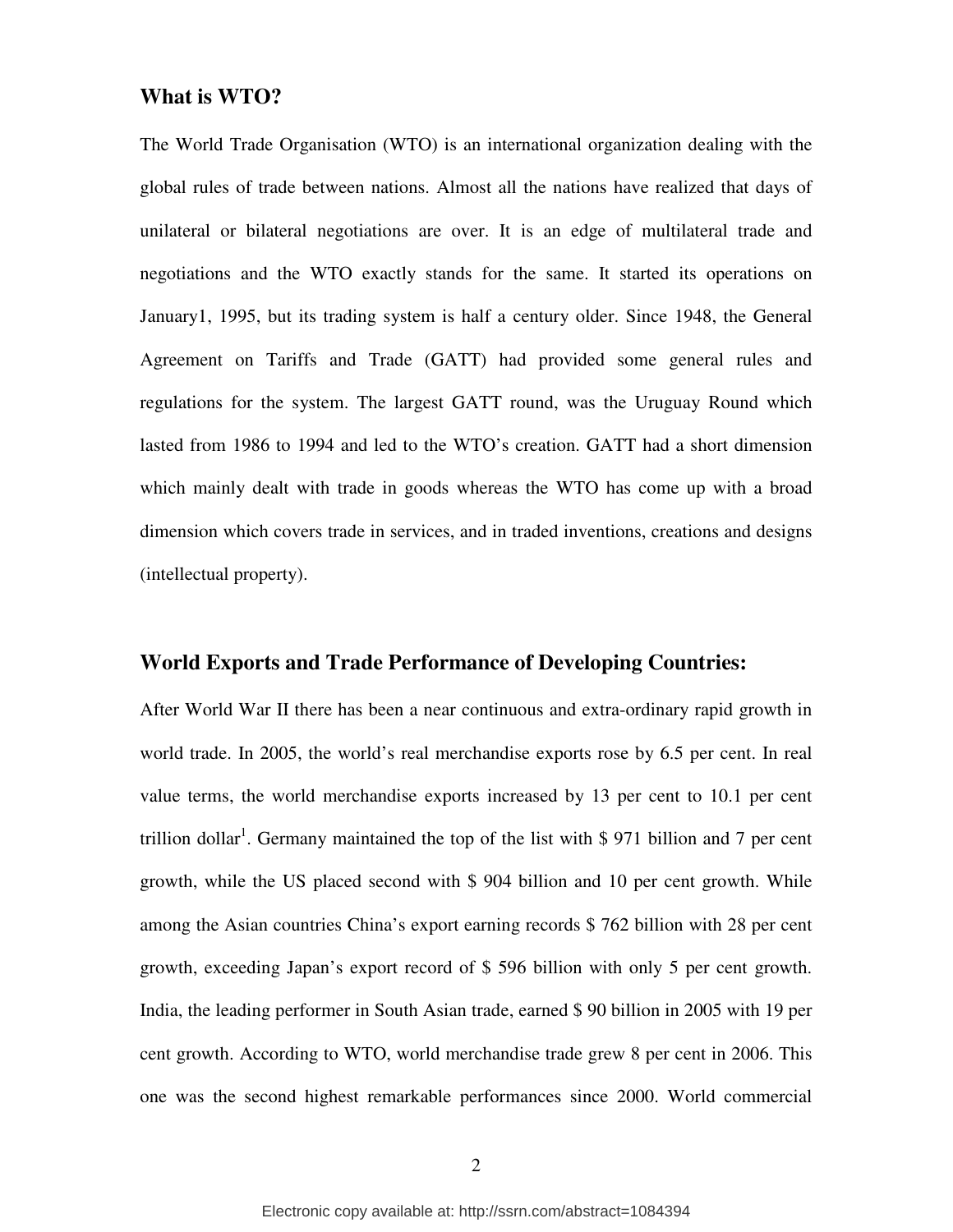service exports rose by 11 per cent to \$2.7 trillion in 2006 at the same annual pace since 2000. This transcends the optimistic GDP growth – 5.4 per cent. This has been observed by the world in  $2006^2$ . In 2006, the trade expansion in developing countries was favorable. Share of world merchandise exports reached an all time record of 36 per cent. The country like China, since 2000, has more than doubled its share in world merchandise exports and ranks as the third largest exporter and importer in merchandise trade. In spite of its strapping export growth, China remained the third largest merchandise exporter in 2006. However, in the later half of 2006, the merchandise exports of China exceeded those of the United States for the first time<sup>3</sup>. According to Mukul G. Asher<sup>4</sup>, "India's merchandise trade has grown rapidly in the past two decades; it has been accompanied by a change in the direction towards Asia". The share of India's trade with developing Asia (mainly including China, Korea<sup>5</sup>, SAARC and ASEAN-4 countries) had been doubled from 12 per cent to 24 per cent over the 1987-2004 periods. All economies are increasingly open in today's economic environment of globalization. International trade plays a vital role in shaping economic and social performance and prospects of countries around the world, especially those of developing countries. Without trade, the economic and social condition of the country cannot progress. However, the contribution of trade to development depends a great deal with the context in which it works and the objectives it serves. In recent years, many developing countries, have stepped upon unilateral trade liberalization, with very limited results at best in terms of increased growth and development<sup>6</sup>.

The rate of growth of emerging and developing countries are expected to grow continuously in the year 2007 even though it is to some extent slower pace than in 2006. China's growth is anticipated to remain rapid in 2007 and 2008, even though its pace is

3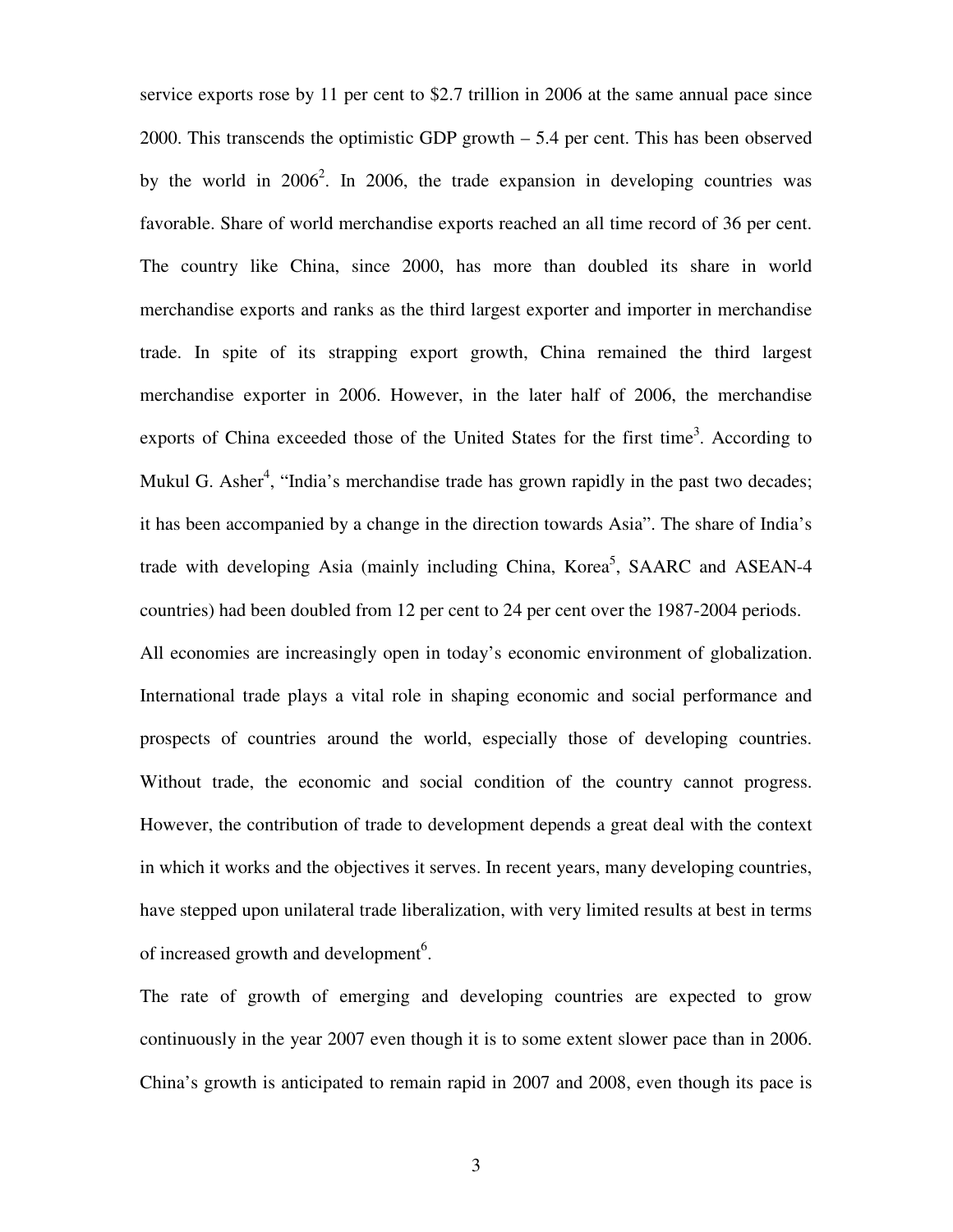little below than that of 2006, while India's economy should also continue to grow rapidly.

The increase in the value of exports has been both due to an increase of export prices and also an increase in the volume of exports. But the increase in the value was a profound factor, the world export volume index in 1997 being 156 (1990-100) as against the unit value index of 103. In the decade of 1980s, the volume of world trade increased by 50 per cent and its value in dollar terms rose by 75 per cent

The rate of growth in world trade has always been higher than the growth in world production. During the period 1950 to 1994, the volume of world merchandise trade increased at an annual rate of 8 per cent and the world output increased by close to 5 per cent. The following table makes the position clear;

| <b>Period</b> | Percentage growth in |              |
|---------------|----------------------|--------------|
|               | <b>Output</b>        | <b>Trade</b> |
| 1913-48       | 0.5                  | 2.0          |
| 1948-73       | 5.0                  | 7.0          |
| 1973-83       | 2.0                  | 3.0          |
| 1980-91       | 2.3                  | 5.1          |
| 1991-2000     | 2.3                  | 6.8          |
| April 2006*   | $4.9*$               | $8.0**$      |

*World Output and Trade* 

*Source:* Varshney,R.L , "Developing Countries and World Trade", Dec 2002 , pp 1663

\* World Economic Outlook, International Monetary Fund, April 2006

\*\* http://www.wto.org/english/news\_e/press07\_e/pr472\_e.htm (World Trade 2006, prospects for 2007)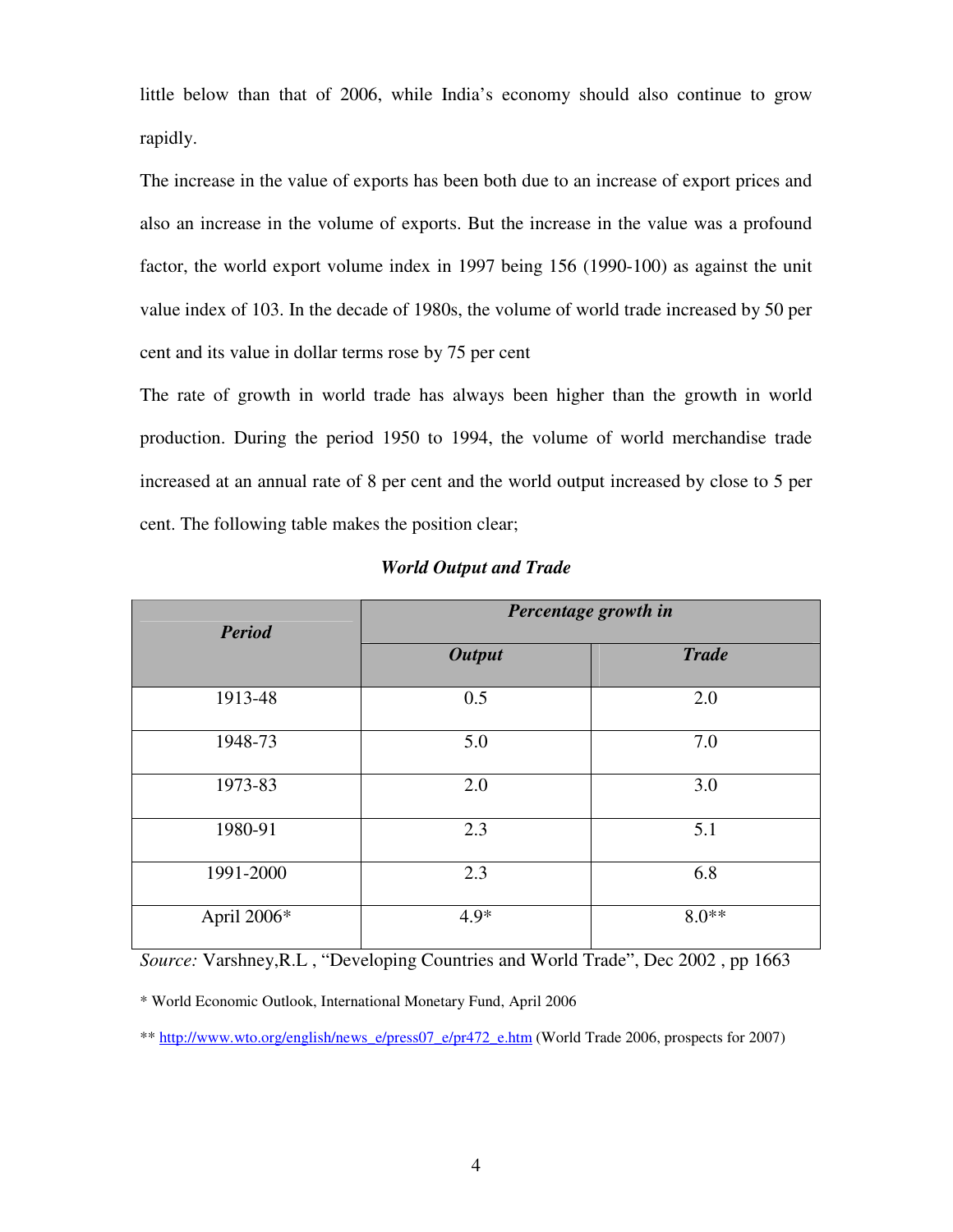The increase in world trade has been due to a number of factors. In the post World War II period, vigorous expansion of the world economy, partly due to Government policies aimed at ensuring economic growth, has provided the principal impulse for the growth of world trade. The increase in overall growth rates also resulted in a vast and widely disseminated increase in personal incomes which gave rise to an increased demand for imports. Gradual liberalization of trade restrictions and import controls, reduction in customs tariffs and the vigorous export promotion activities have also contributed in the growth of world trade. The increased flow of funds from the economically advanced countries to the developing ones have also helped in the growth of world trade. Along with these the global peace, greater speed and capacity of communications, lower cost of transportation<sup>7</sup>, and rapid development of Transnational Corporations (TNCs) have also contributed in the growth of world trade. They have recognized the markets, mobilized manpower and financial resources, developed and implemented research and have carried on manufacturing and marketing on a global basis.

# **Constraints Facing Developing Countries:**

Most of the developing countries are exporters of primary goods. In the present day world, the demand for food and agricultural raw materials has declined. During the 1990s, the share of agricultural trade in total merchandise trade had been declining continuously. In the developing countries, the share of agricultural exports in total merchandise exports had fallen from almost 50 per cent in the early 1960s to only 7 per cent in 2003. Until the early 1990s, the developing countries recorded an agricultural trade surplus. Over time, this traditional surplus position had been decreasing and right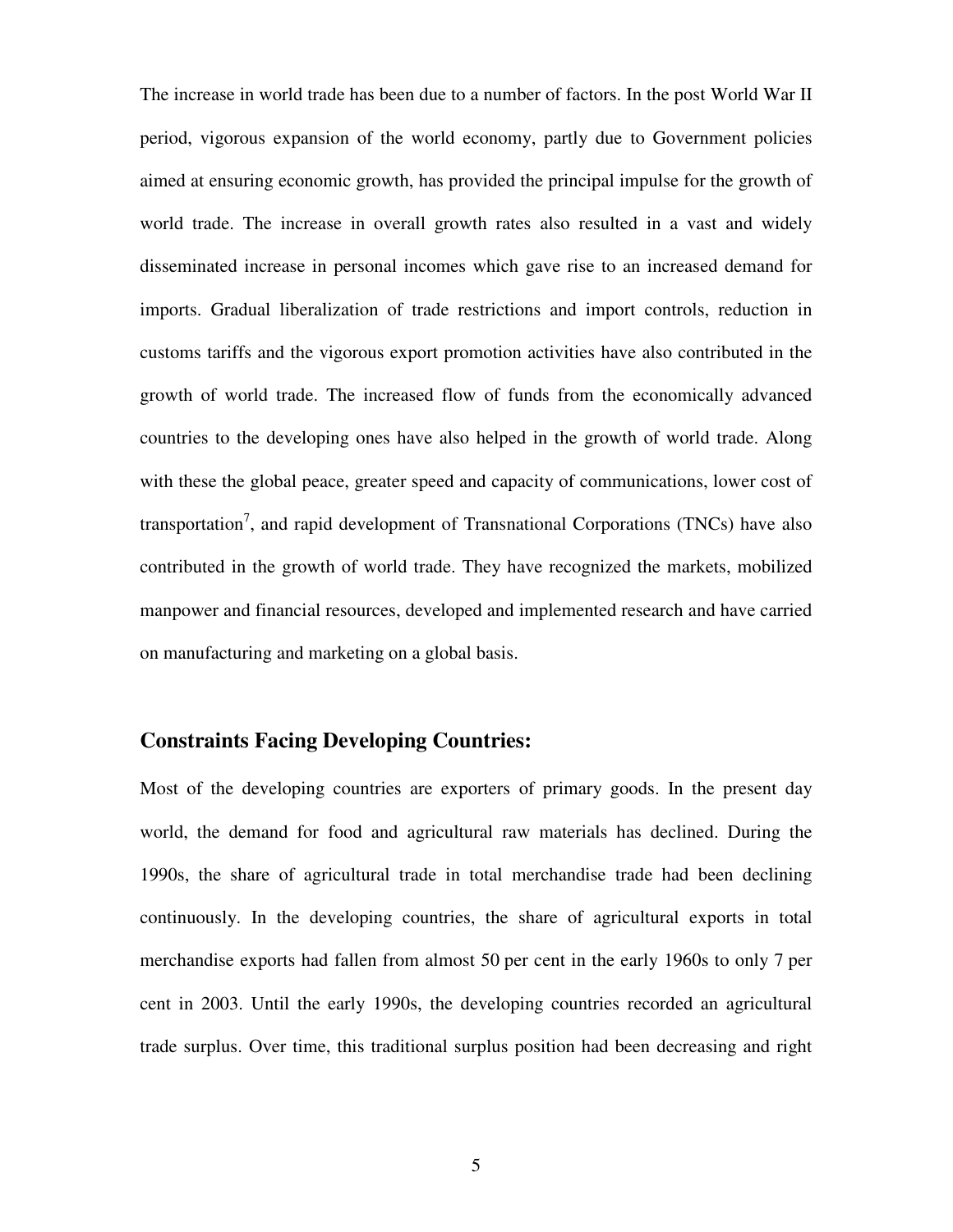through most of the 1990s agricultural exports and imports in the developing countries were almost in balance, turning to a trade deficit in 1999 (Figure 1).



**Figure: 1** 

*Source*: http://www.fao.org/docrep/008/a0050e/a0050e09.htm

Food and Agriculture Organization's (FAO) stance in 2030 suggests that, as a group, the developing countries will become net agricultural importers and projects a developing country agricultural trade deficit of \$18 billion (in 1997/99 US dollar terms) in 2015, rising to \$35 billion in 2030 (FAO, 2002). In the developing countries the agricultural exports has fallen due to following factors:

- (i) Technological advances leading to a drastic fall in the requirements for raw materials and fuels per unit of manufacturing output in industrial countries.
- (ii) Growing complexity and sophistication of final products, all of which tend to reduce the input of raw materials per unit of output;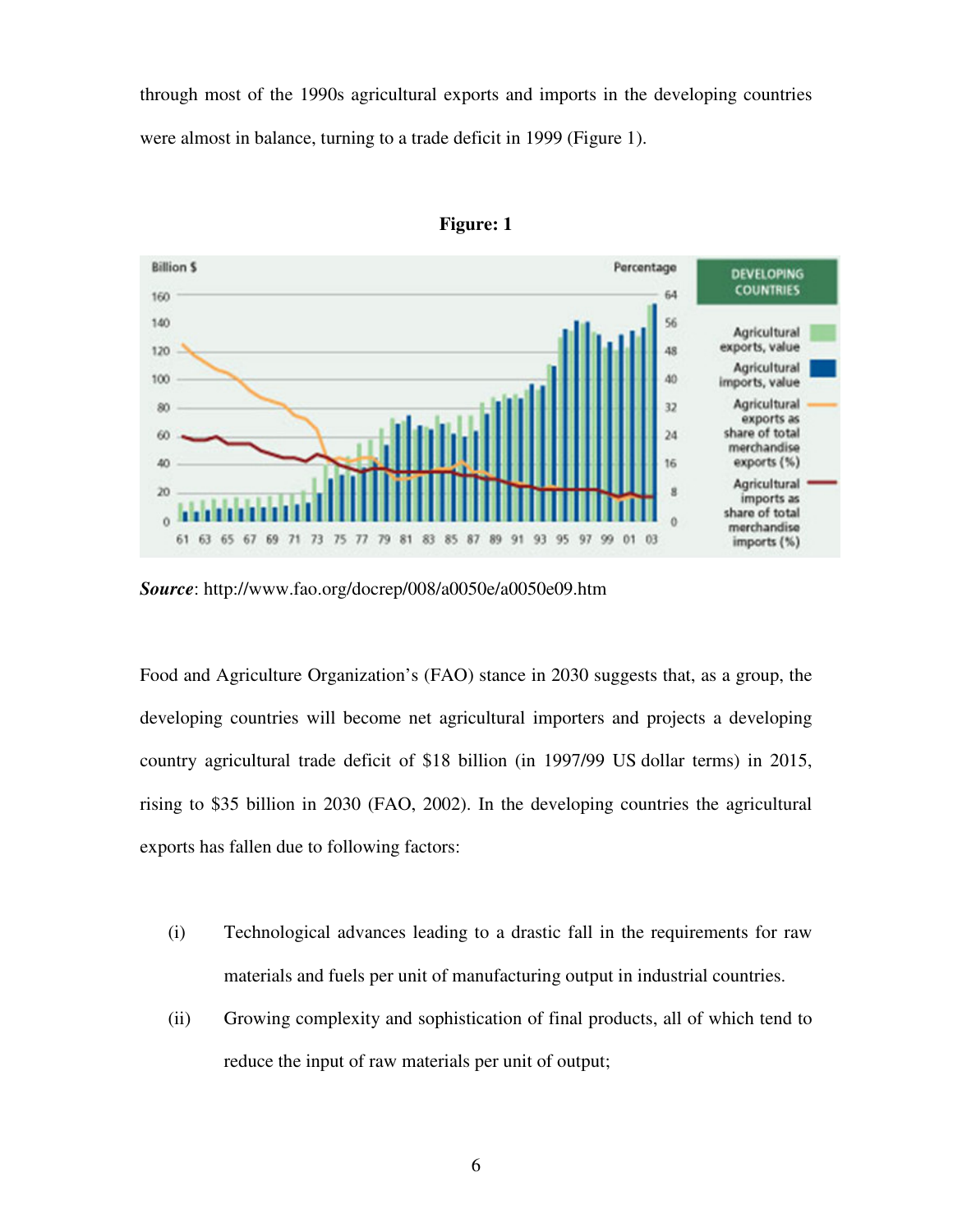- (iii) The evolution and intensified use of manufactured (synthetic) raw materials, such as rubber, fibers and leather; and
- (iv) The rising productivity of agriculture in the industrial countries.

Even though developing countries are major exporters of agricultural goods, their share declined from 45 per cent in 1970 to 29 per cent in 1987. The share of processed agricultural goods within total agricultural exports decreased from 23 per cent in 1980– 1983 to 18 per cent in 2000–2003 (UNCTAD 2006). In 2006, trade of agricultural products represents no more than 10 per cent of all merchandise trade (Doha Development Agenda 2006)<sup>8</sup>. With the conclusion of Uruguay Round of Trade Negotiations and the proposed reduction in agricultural subsidies, the share of developing countries in farm exports was expected to increase but the hopes have not materialized<sup>9</sup>.

Nowadays, developing countries are facing another problem regarding the increased volatility of world prices of agricultural goods since 1972. Again, the cyclical pattern in prices of agricultural commodities has not been affected by the WTO regime. For developing countries, the world agricultural prices have gone down below their (Developing Countries) prices in the last few years. As a result, demand for agricultural goods fall sharply in the world market. On the other hand, developed countries sale their agricultural goods in the world market at a low prices compare to developing countries. So, the lion share of the world export of agricultural commodities has been captured by the developed countries.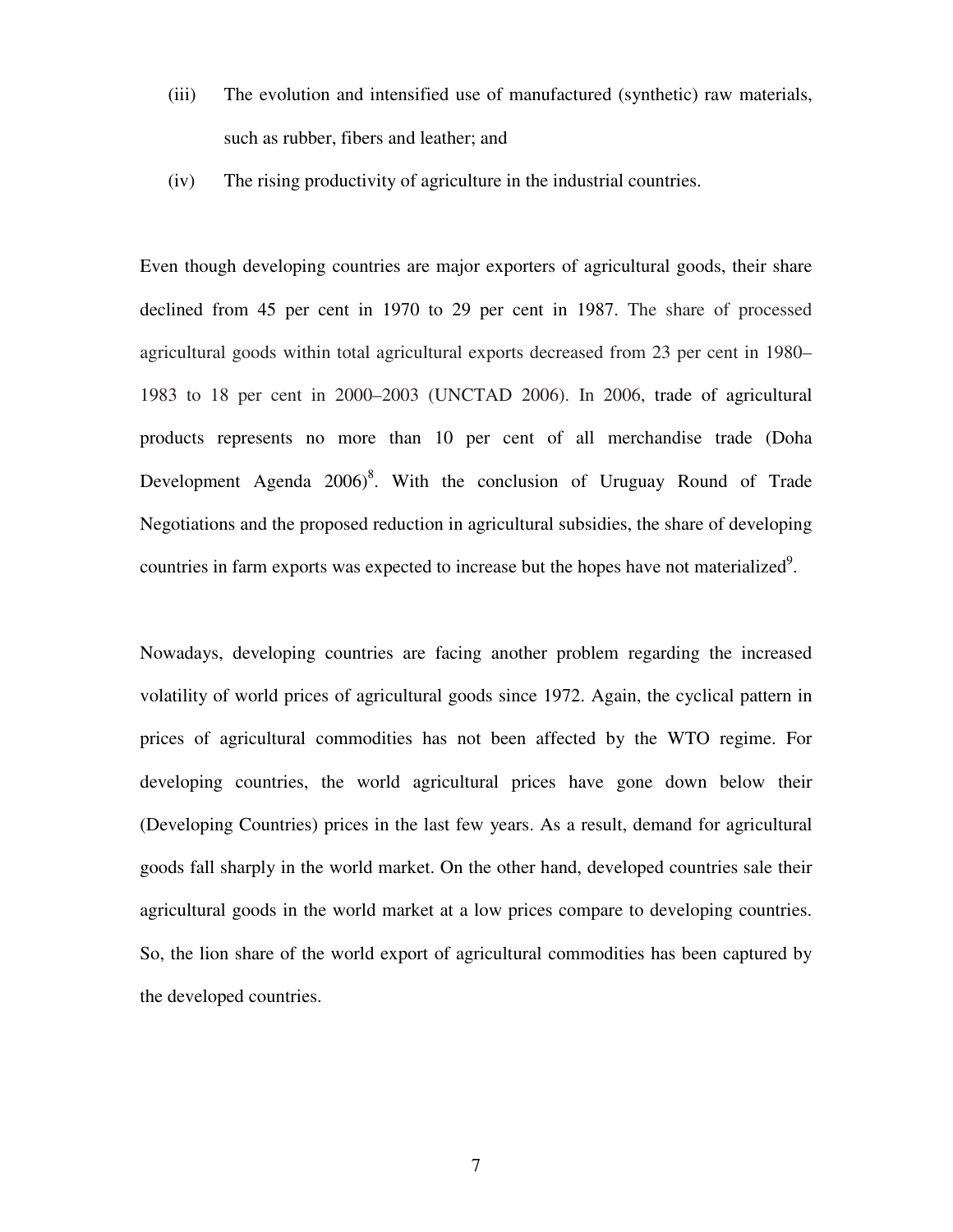The event of September 11, 2001<sup>10</sup> has hit the commodity prices so badly that most of the major commodity price indices showed substantial decline in 2001 and remained below the 1997 levels. There were large decline in the prices of tea and coffee, commodities of major interest to developing countries. Prices of rice, copper, cotton and natural rubber declined<sup>11</sup>. The economic impact of this decline was reflected in a pronounced deterioration by an estimated 3 per cent in the terms of trade of developing countries<sup>12</sup>. In fact, developing countries have been facing an adverse movement in their terms of trade<sup>13</sup>. To understand how export and import prices affect a country's terms of trade, we consider an example in which a country exports rice and imports oil. Increases in the price of oil represent a deterioration of the terms of trade because the country will pay more for the goods it imports. Conversely, increases in the price of rice increase the country's export earnings and represent an expansion in its terms of trade. One recent study (Baxter and Kouparitsas 2000) suggests that terms-of-trade fluctuations are twice as large in developing countries as in developed countries. Developing countries export more commodity products, whose prices are more volatile than those of manufactured goods. Moreover, because developing countries generally have a high degree of openness to foreign trade, these sharp swings in the terms of trade affect a large share of their economies<sup>14</sup>.

# **Protectionist Measures in Developed Countries:**

The significant barriers that still remain after the establishment of the WTO are<sup>15</sup>

(i) Among the Asian countries in the sample, the share of agricultural tariff lines with bound duties above 100 per cent ranges from zero to 69 per cent, while among European countries the figure ranges from 1 per cent to 45 per cent.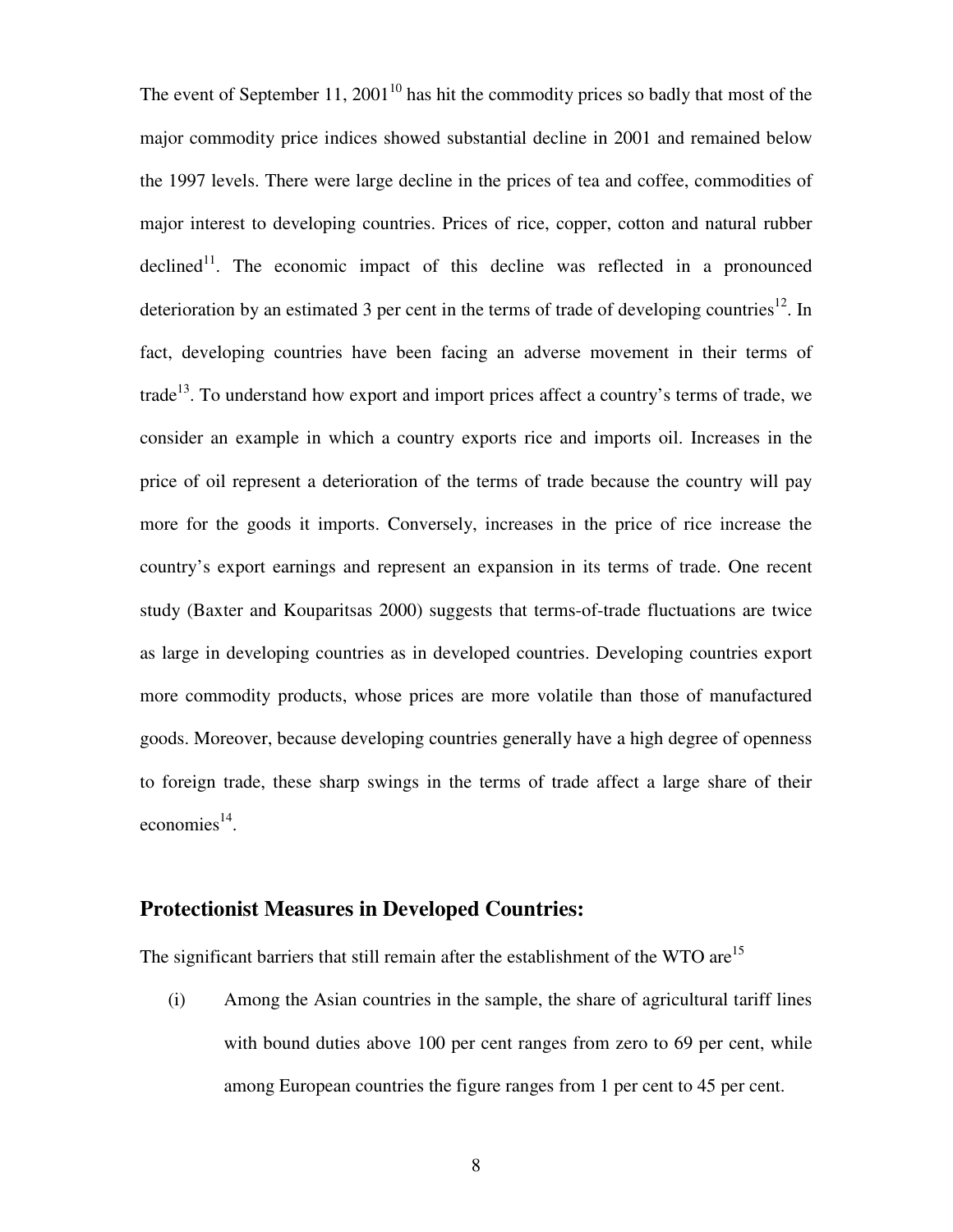(ii) In services the two most important modes of supply are mode 1 (cross-border supply) and mode 3 (supply through commercial presence). So far members appear to have concentrated much of their negotiating effort on mode 3. There may, however, be a greater focus on mode 1 commitments in the current negotiations as a result of the growth of e-commerce.

# **Impact of Liberalization of Trade:**

The economic well being of a country is associated closely to the availability of resources and the productivity of its workforce. Trade operates in a diversify ways to sustain the economic development process. It enhances competition and the linked thrust to innovation and specialization, and it provides a significant channel for international technology transfer<sup>16</sup>. Therefore, it is not astounding that economists include trade among the classical drivers of economic growth.

Trade liberalization helps to enhance the economic growth of the nation and reduce the level of poverty:

- (i) 3 per cent of world exports of goods, equivalent to \$2,275 billion, were attributable to WTO/GATT's function in facilitating growth in trade more than 50 years in the year  $2003^{17}$ .
- (ii) In 1990, the average annual growth rate of more globalize developing countries were 5 per cent against 1.4 per cent for less globalize countries and over 2% a year in high income countries (Figure 2).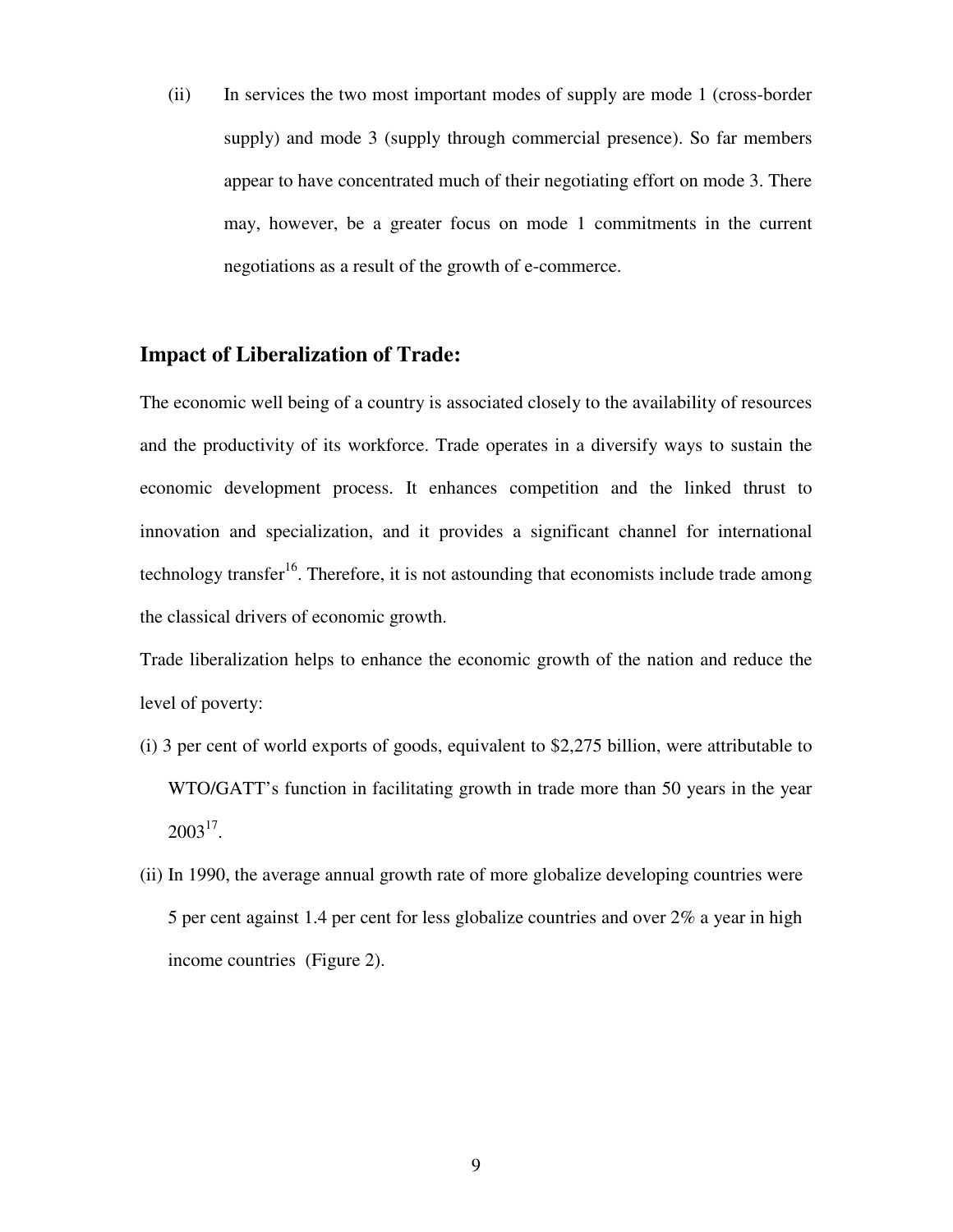

#### **Figure 2: Divergent Growth Rates in Developing Countries**

(iii) While achieving the highest growth rates, developing countries have been able to reduce the level of poverty remarkably. Share of population earning less than \$1 a day halved from 30 per cent to 15 per cent in East Asia and cut down by a quarter from 42 per cent to 30 per cent in South Asia between 1990 and 2001 (Figure 3).



**Figure 3: Change in Percentage share of those in poverty**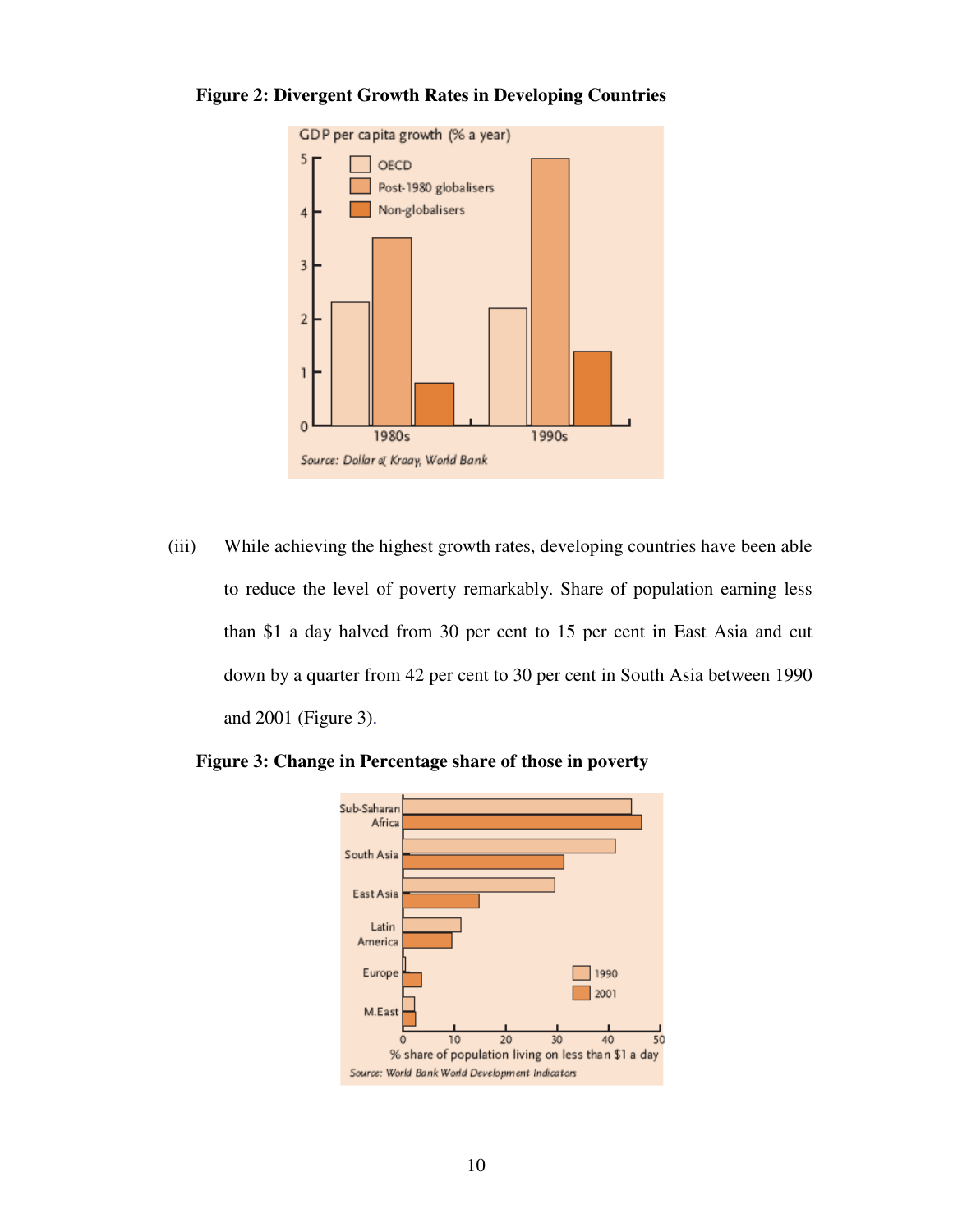- (iv) Openness to international trade is connected with investment climate (both foreign and domestic), which is positively correlated with economic growth. When markets are open and are free from all barriers then private investors get better opportunity with reduced uncertainty whereas previous barriers might have restricted their business. Private investment brings intellectual capital and technology, and can also push other aspect of social infrastructure in a positive direction.
- (v) The financial service sectors are also enhanced due to opening up of trade. This can mobilize resources for domestic and foreign investment.

# **Winners and losers:**

There is a large consensus on the overall benefits provided by trade and openness. Yet the debates are still going on, especially with respect to the measures of openness and the choice of base years<sup>18</sup>. There are big uncertainties to the developing countries regarding the fairness and true objectives of the proposals originating from the developed countries. These uncertainties will continue if the developed countries keep up the practice of recommending selective trade openness (which seems to be proportional to the geopolitical weight of developed as well as developing countries), to protect their own sensitive sectors for their own interest. On the other hand, they oppose projects for abolishing barriers for the least developed countries. Fair initiatives and concessions reaching to the poorest countries may imply losses for other developing countries augment competition between them and may also reduce preferences that they have been enjoying previously. The fact of Asian crisis has intensified the doubt of many developing countries that, globalization is a "rich country's game", whose rules favor the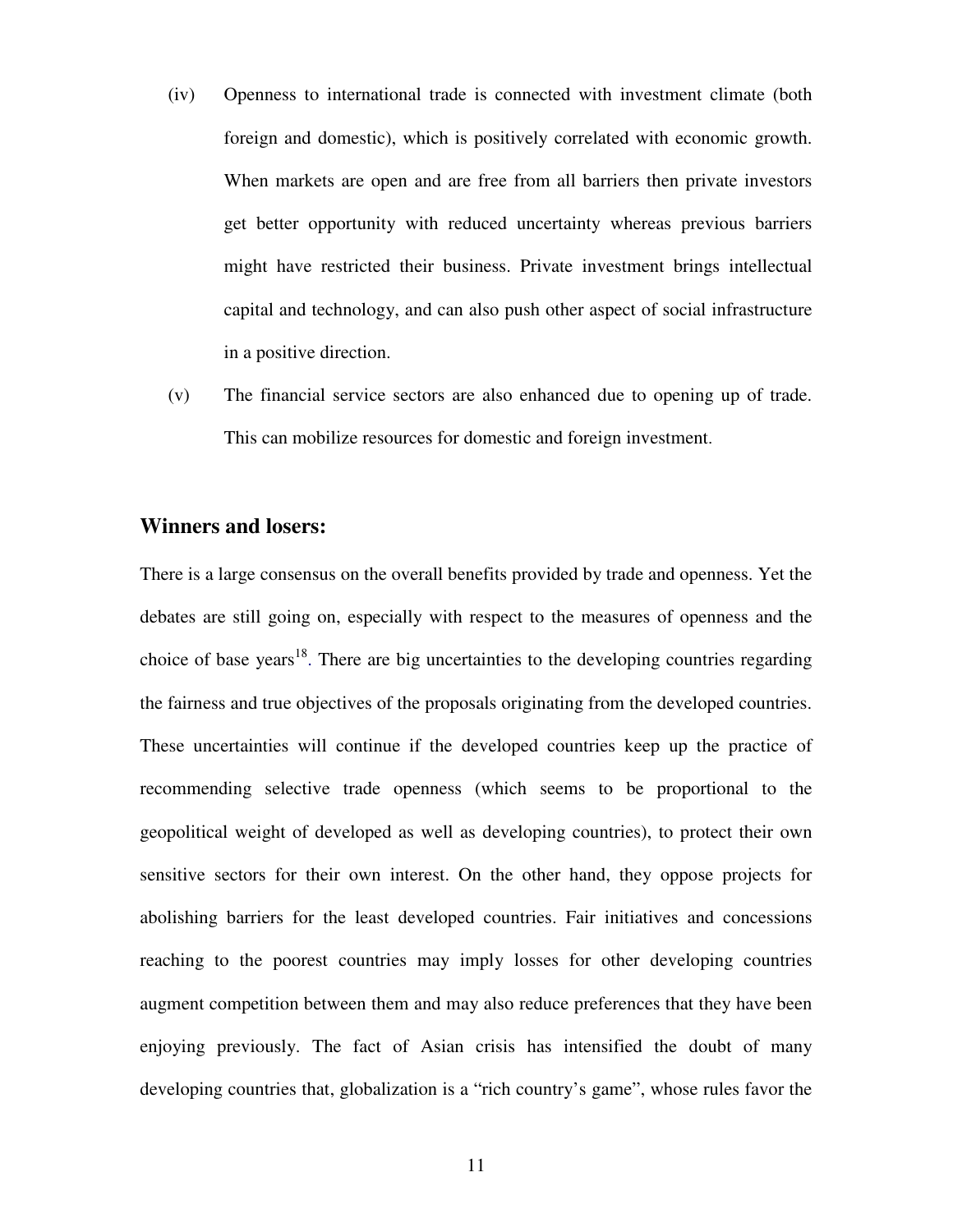most competitive ones<sup>19</sup>. Developing countries are conscious that even the few commodities they export are not always competitive. Moreover, especially in Sub-Saharan Africa, the *Bretton Woods* institutions may have contributed to the erosion of the few comparative advantages that they possess. The impact of globalization and liberalization may lead to the coming out of new losers as well as winners to some of the countries. As we have seen that, trade liberalization helps to reduce poverty it may also increase poverty in certain cases, depending on the market structure, wages, level of skills in the export sector, and so on<sup>20</sup>. From surveys it reveals the fact that in some countries, trade liberalization has intensified inequality<sup>21</sup>. Positive link between growth and trade openness have been challenged by the number of scholars as measured by lower tariffs and non-tariff barriers<sup>22</sup>. The matter of globalization in itself is not harmful or beneficial; it is formed by those who design the rules and regulations<sup>23</sup>. Thus, Globalization can be the part of the solution provided; its benefits are shared equitably by all and not be the problem for the economy of the developing country.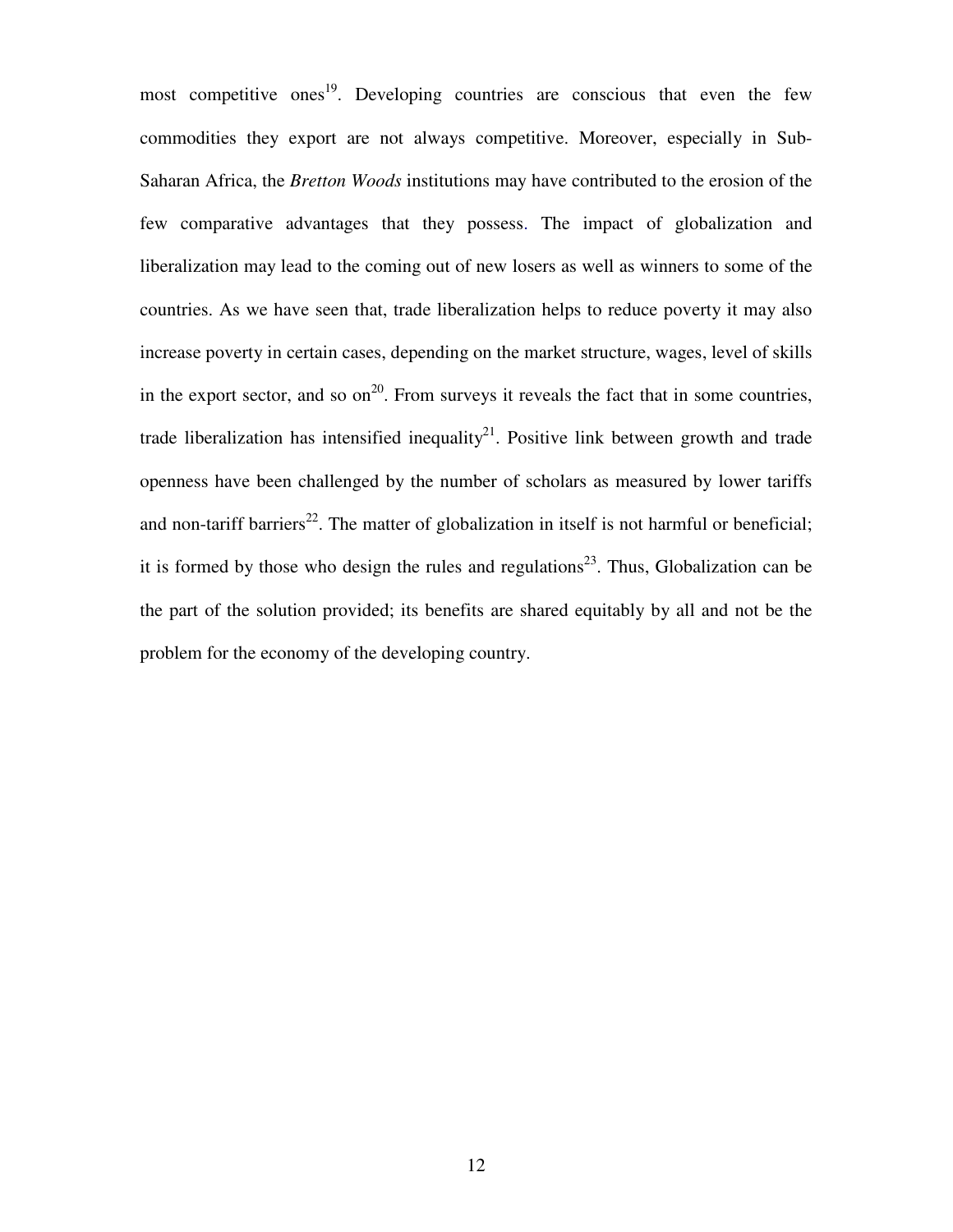# **Footnotes:**

- 1. International Monetary Fund World Economic Outlook 2007
- 2. IMF's freshly released World Economic Outlook for latest global economic trends
- 3. www.globalconditions.worldpress.com
- 4. www.ris.org, India's Rising Role in Asia, RIS discussion paper, Mukul G. Asher, March 2007
- 5. Korean business organisation KOTRA (Korean Trade Centre) set up the Korean week in Mumbai to promote bilateral trade and investment between the two countries and increase trade from the existing USD 6.7 billion to USD 10 billion by 2010 (Business Standard, November 22,2006)
- 6. See UNCTAD's Least Developed Countries Report (2004a) for a qualified discussion
- 7. Communication has become faster due to fax, mobile, internet, satellite and major events are known in minutes
- 8. http://trade.ec.europa.eu/doclib/docs/2006/september/tradoc 129970.pdf, where do the benefits of Doha Development Agenda (DDA) trade liberalization come from? – Brussels, 3 April 2006, p.2
- 9. Subsidies to the agricultural sector in the OECD Countries alone exceed \$300 billion. Horst Kohler, The Economic Times, November 15, 2002
- 10. On Tuesday morning, September 11, 2001, the United State is attacked by terrorists in New York City and Washington. Four U.S. planes hijacked by terrorists crashed into the World Trade Center, the Pentagon and a field in Pennsylvania killing nearly 3,000 people in a matter of hours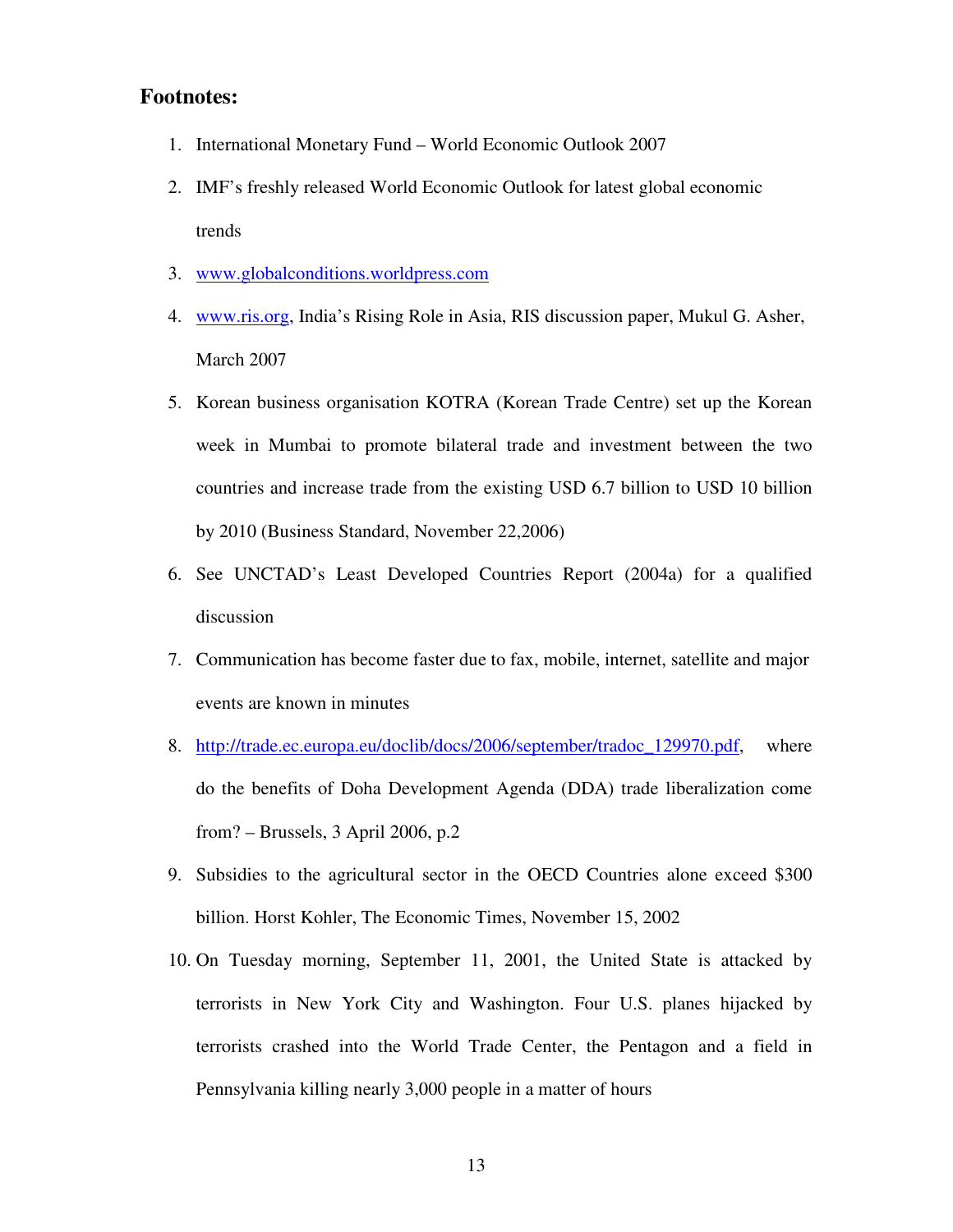- 11. UNCTAD, Trade and Development Report, 2002, p.19
- 12. UNCTAD, Trade and Development Report, 2002, p.17
- 13. Terms of Trade is the ratio of a country's export and import prices and provides an important indicator of the benefits the country is deriving from international trade
- 14. "Coping with Terms-of-Trade Shocks in Developing Countries" by Christian Broda and Cédric Tille, Current Issues in Economics and Finance, Federal Reserve Bank of New York, Vol. 9, No. 11, November 2003
- 15. WTO focus, March, April, 2001
- 16. Increasing the stock of available technology is critical to development, because technology plays a central role in boosting output per worker and is an important determinant of income levels. See WTO (2002) for a discussion
- 17. http://www.wto.org/english/forums\_e/ngo\_e/posp48ifsl\_e.pdf
- 18. Rodrik, Dani (2000b), *Comments on* "Trade, Growth, and Poverty, by D. Dollar and A. Kraay", Stockholm, World Bank and Globkom Conference on Poverty and the International Economy, October 20-21
- 19. The General Secretary of the International Confederation of Trade Unions, quoted in the International Herald Tribune, and World Bank Development News, December 21, 2000
- 20. Winters, Alan (2000), Should Concerns About the Poor Stop Trade Liberalisation?, Paris, Annual World Bank Conference on Development Economics, June
- 21. Devarajan, Shantayanan and Dominique van der Mensbrugghe (2000), Trade Reform in South Africa: Impacts on Households, Stockholm, World Bank and Globkom Conference on Poverty and the International Economy, October 20-21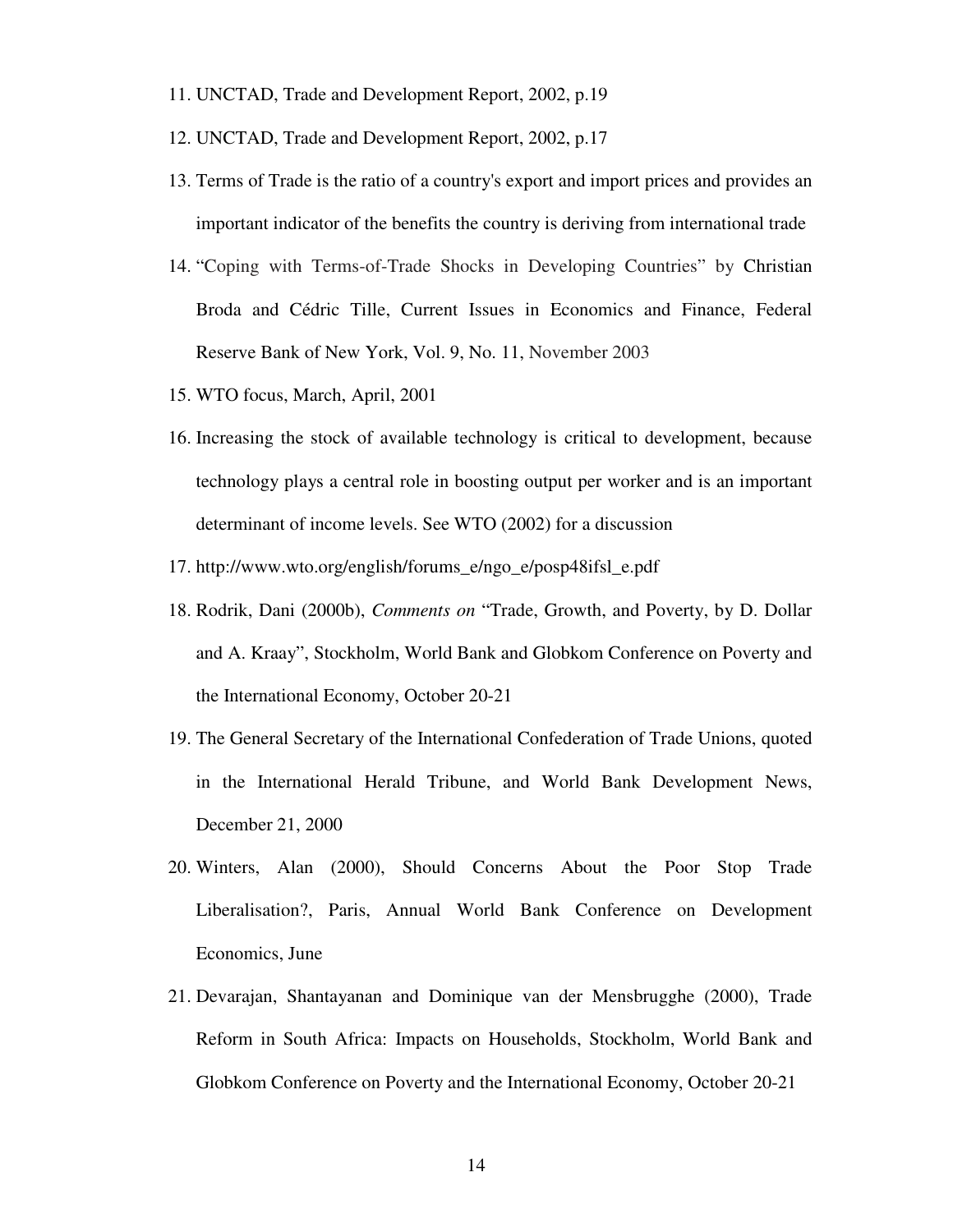- 22. Rodriguez, Francisco and Dani Rodrik (1999), Trade Policy and Economic Growth: A Skeptic's Guide to Cross-National Evidence, Cambridge MA, NBER working paper n°7081
- 23. The General Secretary of the International Confederation of Trade Unions, quoted in the International Herald Tribune, and World Bank Development News, December 21, 2000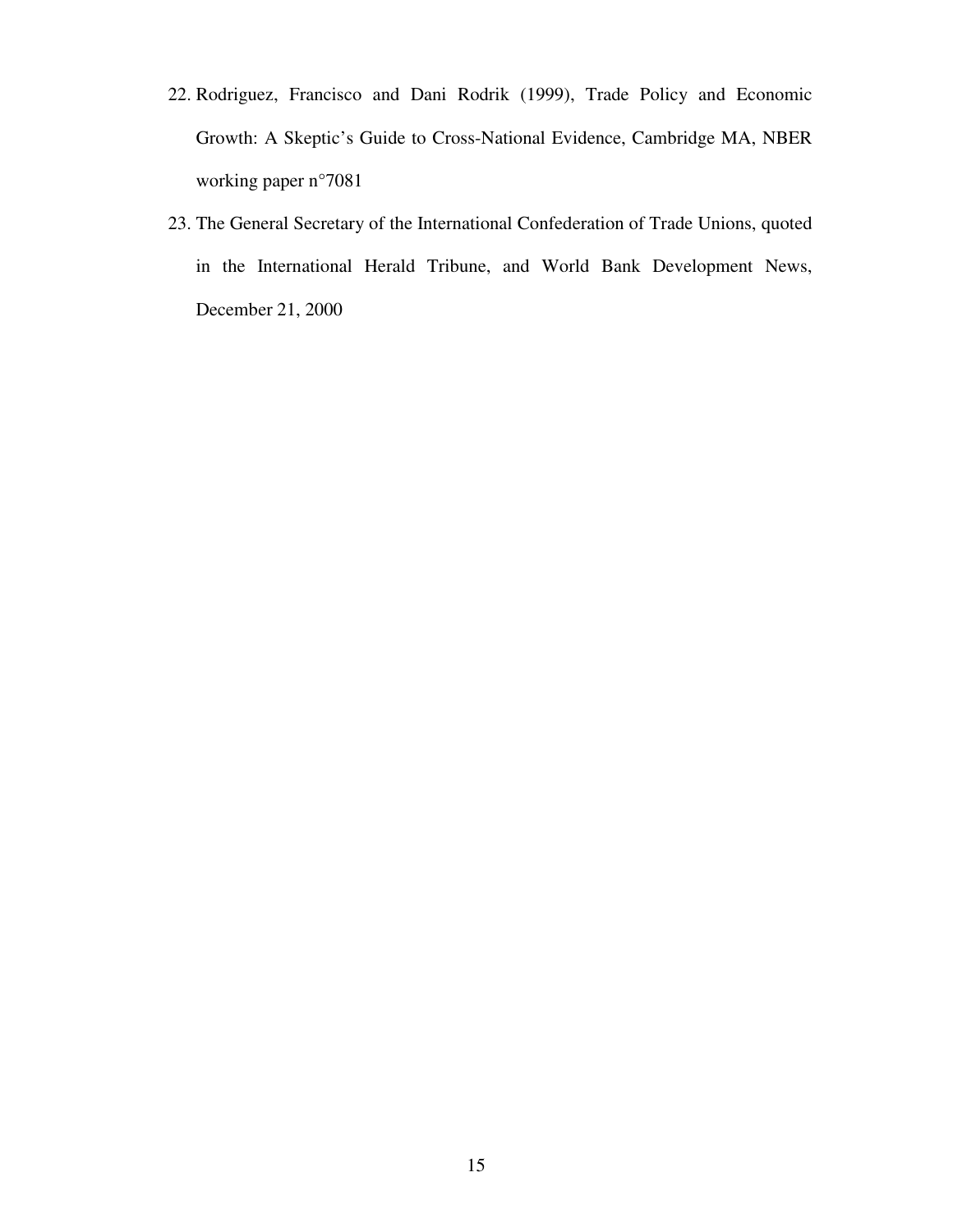### **References:**

**Baier, S L and Bergstrand, H (2001)**, "The growth of world trade: tariffs, transport costs, and income similarity", *Journal of International Economics*, Vol. 53, pp. 1–27.

**Balassa, B (1964)**, "The purchasing-power parity doctrine", *Journal of Political Economy*, pp. 584–96.

**Charnovitz**, **Steve**, (**1986**), "Fair Labor Standards and International Trade," *Journal of World Trade Law*, Vol. 20, No. 1, January/February, pp. 61-78.

**Dixit, A K and Stiglitz, J E (1977), 'Monopolistic competition and optimum product** diversity', *The American Economic Review*, Vol. 67 (3), pp. 297–308.

**Helpman, E (1999)**, "The structure of foreign trade", *The Journal of Economic Perspectives*, Vol. 13, Issue 2, pp. 121–44.

**Hummels, H, Ishii, J and Yi, K (2001)**, 'The nature and growth of vertical specialization in world trade', *Journal of International Economics*, Vol. 54, pp. 75–96.

**Imbs, J and Wacziarg, R (2001)**, "Stages of diversification", *American Economic Review*, Vol. 93(1), pp. 63–86.

**OECD (2002)**, "Intra-industry and intra-firm trade and the internationalisation of production", *OECD Economic Outlook*, No. 71, pp. 160–70.

**Pedroni, P (1999)**, "Critical values for cointegration tests in heterogeneous panels with multiple regressors", *Oxford Bulletin of Economics and Statistics: Special Issue*, pp. 653– 70.

**Pesaran, M H and Smith, R (1995)**, "Pooled mean group estimation of dynamic heterogeneous panels", *Journal of the American Statistical Association*, Vol. 94, pp. 621– 34.